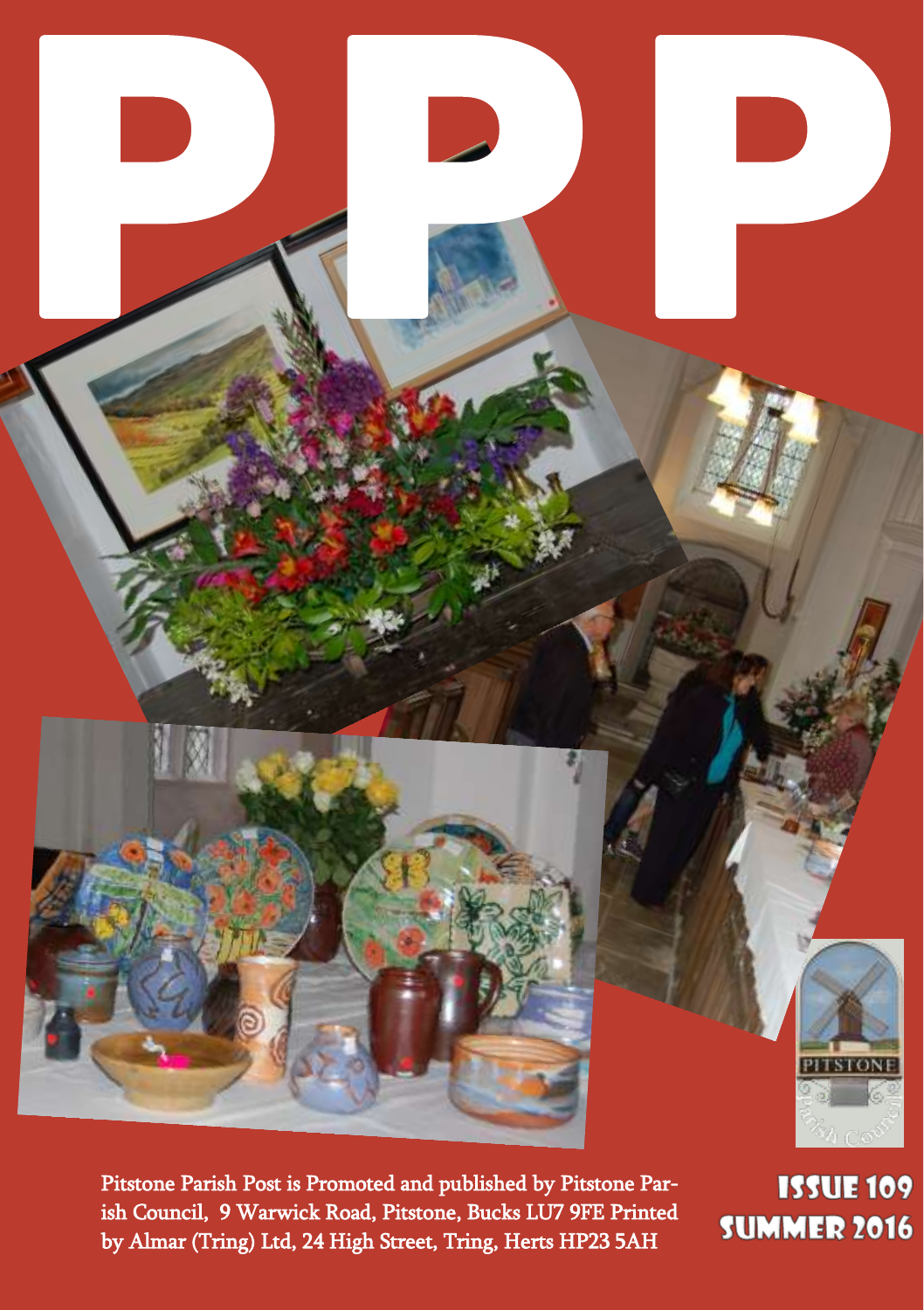

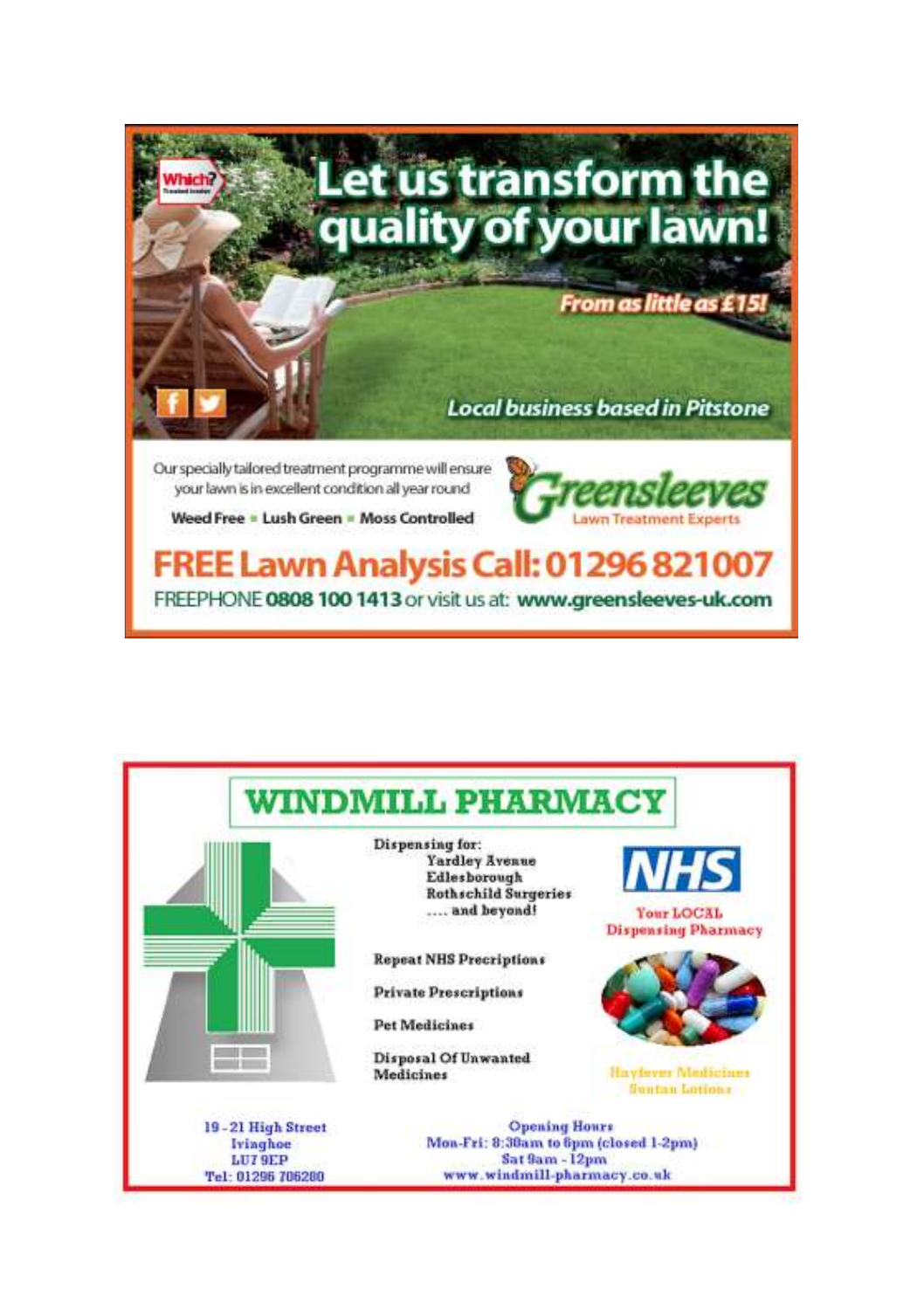## **Party In The Park 2016 Saturday 16th July**

Live Music – Hog Roast - BBQ – Alfresco Bar - Petting Zoo -Inflatables - Arts & Craft – Very English Cream Teas and much more… **Save the date**!

#### **Stall Holders**

We have a limited number of stall spaces still available. If you are a local crafter, producer, organisation or association and would like to sell you wares contact Sami on the phone number or email address below.

#### **Local Musicians**

We have a few spaces in our line-up for acoustic sets. If you are interested or know someone who would like some stage time please contact Rich on the email address below.

#### **Can you help?**

**We are looking for volunteers to join the PITP organising committee and for willing individuals to help out on the day. Do you have the skills and outfit to run our Very British Tea Tent? Can you pull a pint? Do you have an interest in live music and staging?** 

#### **If so we'd love to hear from you.**

**Email: [pitp2016@gmail.com](mailto:pitp2016@gmail.com) or call: 07725 023298**